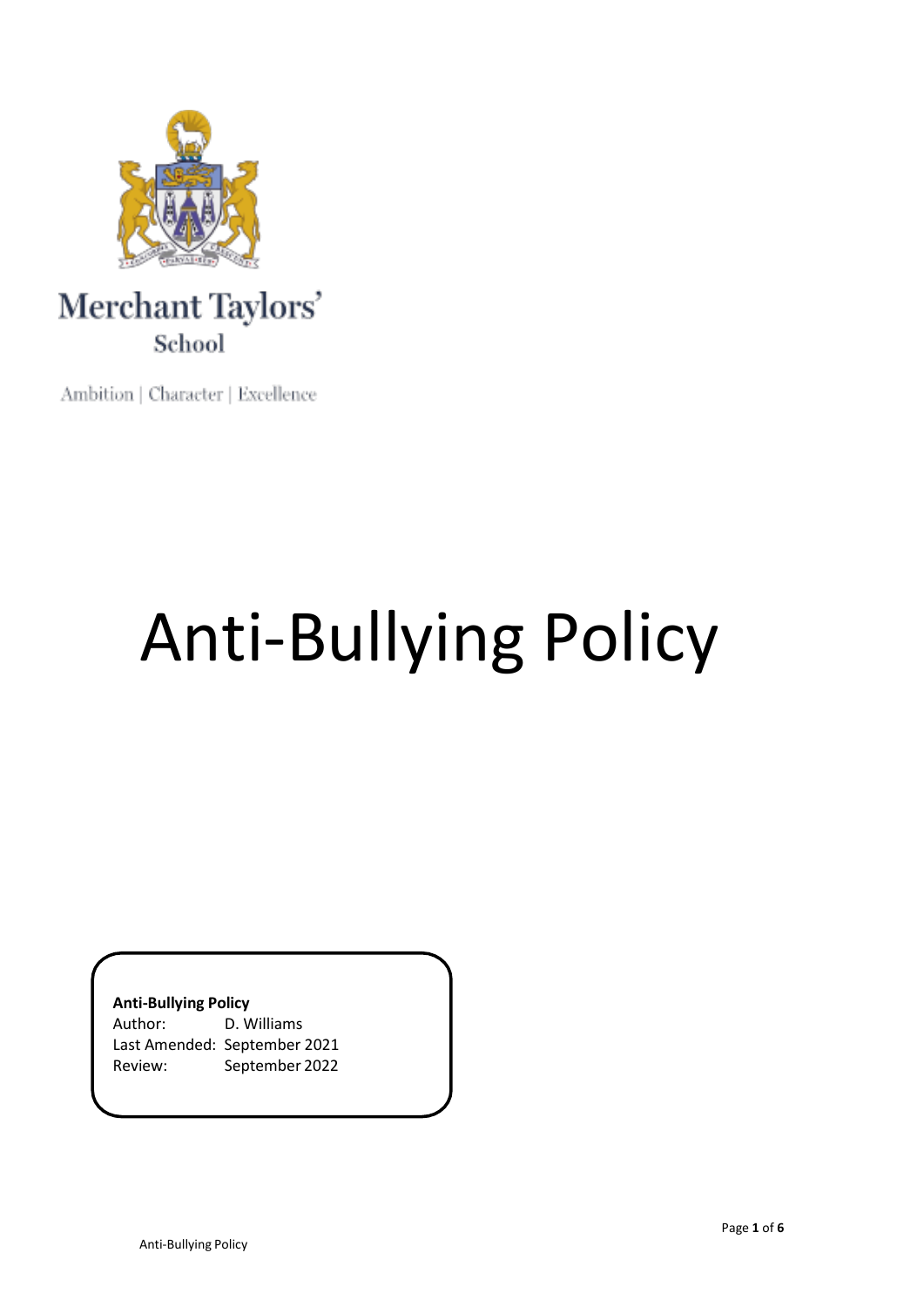#### **ANTI-BULLYING POLICY**

#### **(i) AIMS**

Merchant Taylors' Boys' School aims to provide a safe and caring environment in which each of its pupils feels secure; an environment where pupils can express themselves freely, form relationships and learn at their own pace.

We are aware that bullying is prevalent in all aspects of life not only in schools and that no school can claim with absolute confidence that 'there is no bullying here'. We believe that there are few bullies at MTBS, but we aim through policy and action to respond positively and effectively to any incidents, however trivial they may seem.

We see it as the responsibility of the Governors, all staff, whether teaching or support, as well as parents to ensure that our school has an ethos which encourages pupils to achieve their maximum potential both academically and socially.

In addition, all staff will be aware of and take into consideration the different needs of pupils challenged by issues such as visual or auditory impairment, reduced mobility, poor mental health, dyslexia and other SEND considerations.

#### **(ii) DEFINITIONS**

Any behaviour which is threatening or makes an individual or group feel unhappy, uncomfortable or intimidated in school is clearly not acceptable.

Such behaviour may be regarded as bullying. There are many definitions of bullying, but most have 3 things in common:

It is deliberately hurtful behaviour

It is repeated often over a long period of time

It is difficult for those being bullied to defend themselves

Bullying can be:

| Emotional/    | Being unfriendly, excluding, tormenting (e.g. hiding books, |
|---------------|-------------------------------------------------------------|
| Psychological | threatening gestures)                                       |

- Physical pushing, kicking, hitting, punching or any use of violence
- Verbal name-calling, sarcasm, spreading rumours, teasing

And be in the form of:

- Racial, religious taunts, graffiti, gestures, insulting remarks on racial, or cultural religious or cultural grounds
- Sexual unwanted physical contact or sexually abusive comments
- Sexist **Sexist focussing on an individual's gender**
- Homophobic focussing on an individual's sexuality
- Disability related/SEN focussing on an individual's disability or educational difficulty
- Familial because a child is adopted or is a carer
- Cyber all areas of internet, such as email, internet chat room and social network/messaging sites misuse mobile phone threats by messaging, calls and email misuse of associated technology, i.e. camera & video facilities.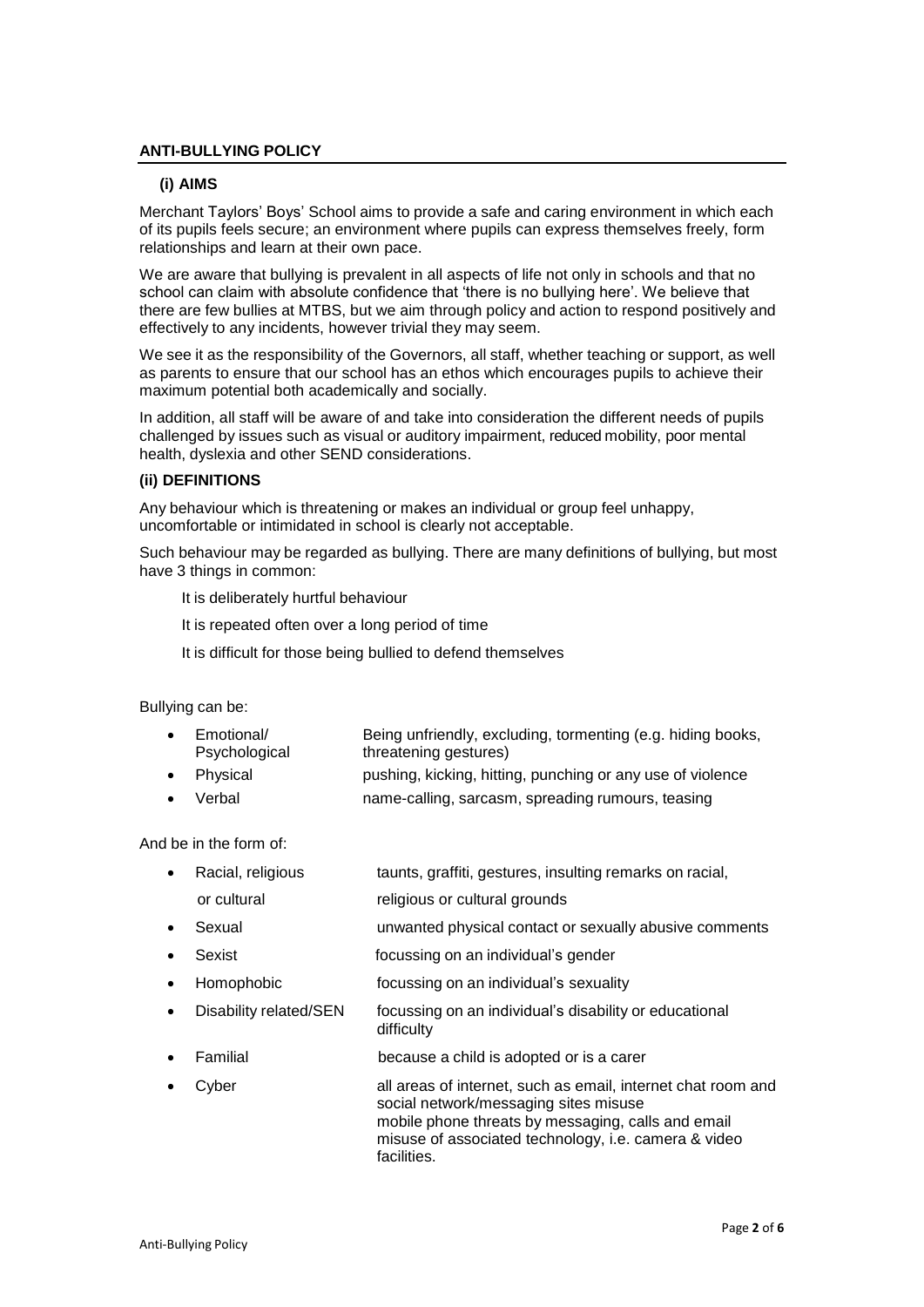Please refer to ICT Acceptable Use Policy which sets out clearly both users' obligations in using these facilities, and the ICT departments' responsibility and authority in taking action to safeguard them.

Prejudice-based bullying is bullying because of a protected characteristic. Bullying which is based on or directed towards a person's:

- Age
- Religion or belief
- Race
- Gender or gender reassignment
- Sexual orientation
- **Disability**
- Marriage or civil partnership status
- Pregnancy or maternity

is taken particularly seriously by the School.

#### **(iii) THE CONSEQUENCES OF BULLYING MAY BE VERY SERIOUS:**

Victims of bullying may experience many immediate mental or physical health-related consequences and suffer from anxiety disorders and depression which can continue into adulthood. Pupils who bully others also experience many short term and long term consequences of their bullying behaviour and may also become depressed as a result of their actions.

#### Criminal law:

Although bullying in itself is not a specific criminal offence in the UK, it is important to bear in mind that some types of harassing or threatening behaviour – or communications – could be a criminal offence, for example under the Protection from Harassment Act 1997, the Malicious Communications Act 1988, the Communications Act 2003, and the Public Order Act 1986 and the school will seek assistance from the police if they feel an offence has been committed.

Safeguarding children and young people:

Under the Children Act 1989 a bullying incident should be addressed as a child protection concern when there is 'reasonable cause to suspect that a child is suffering, or is likely to suffer, significant harm'. Where this is the case, the school will report their concerns to their local authority children's social care. Even where safeguarding is not considered to be an issue, the school may need to draw on a range of external services to support the pupil who is experiencing bullying, or to tackle any underlying issue which has contributed to a child engaging in bullying.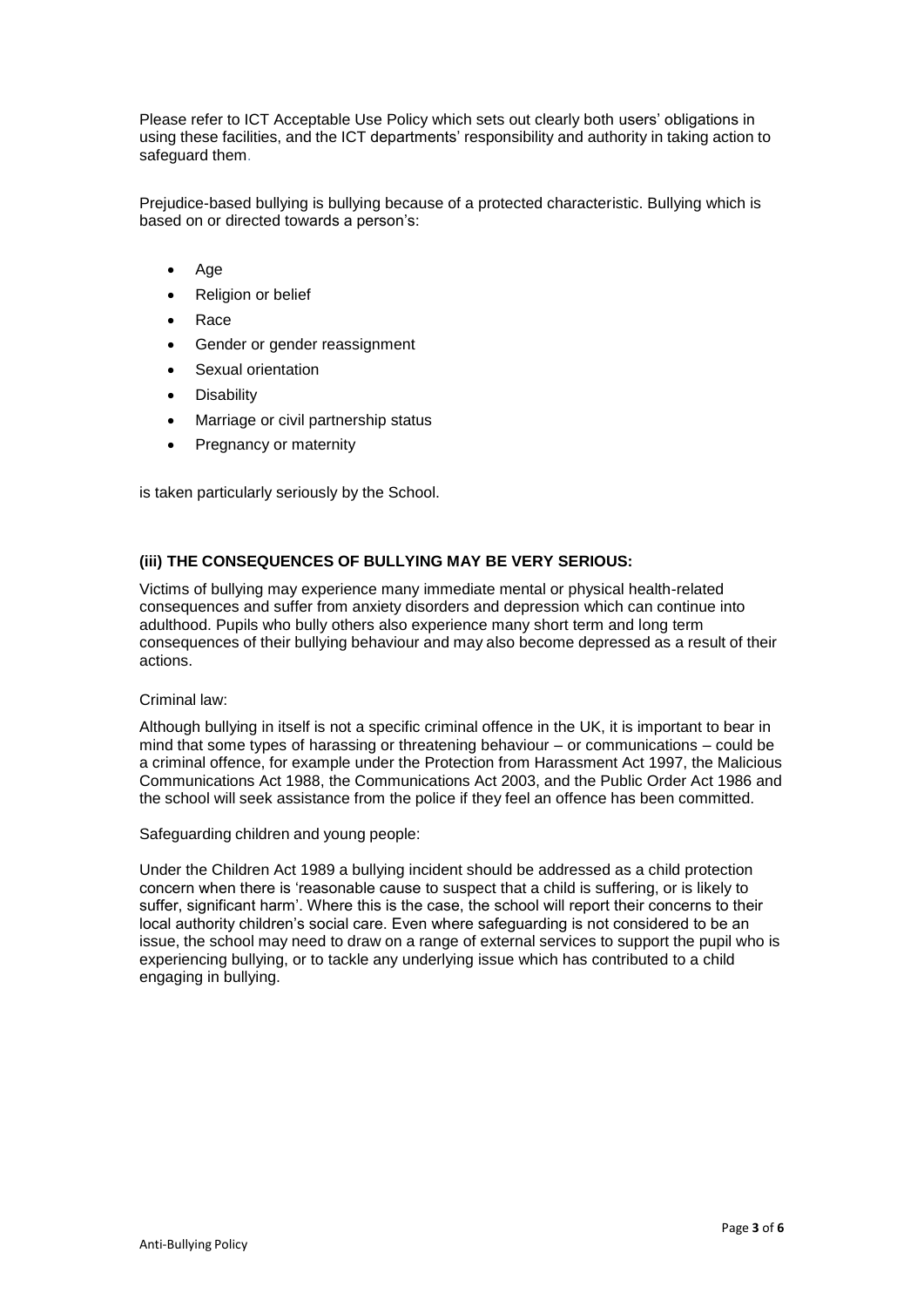#### **(iv) PROCEDURES TO FOLLOW**: (see the "What to do if" pages of Firefly).

For boys:

If you feel bullied by another person either inside or outside the classroom (e.g. by cyberbullying)

- Tell the person that you do not like what he/she is doing
- $\bullet$  Never allow the bullying to carry on  $-$  it is not your fault
- Try to remain calm and clear when talking to the bully
- Always tell your Form Tutor or another teacher as soon as you can
- Tell your parent or the person who looks after you what happened
- Try to get witnesses and make a note of what, where and when it happened, or keep a copy of texts, emails or images, if appropriate

If you see another person being bullied:

- Stop the bullying if you can or find an adult a teacher or a Sixth Former
- If you see it happening out of school (e.g. cyber-bullying) tell your Form Tutor or another teacher as soon as possible
- Tell your parent or the person who looks after you what happened
- If it is happening on the school bus tell the appropriate Group Tutor:Mr. Hunt, Mr.Yates or Mr. Bonfante.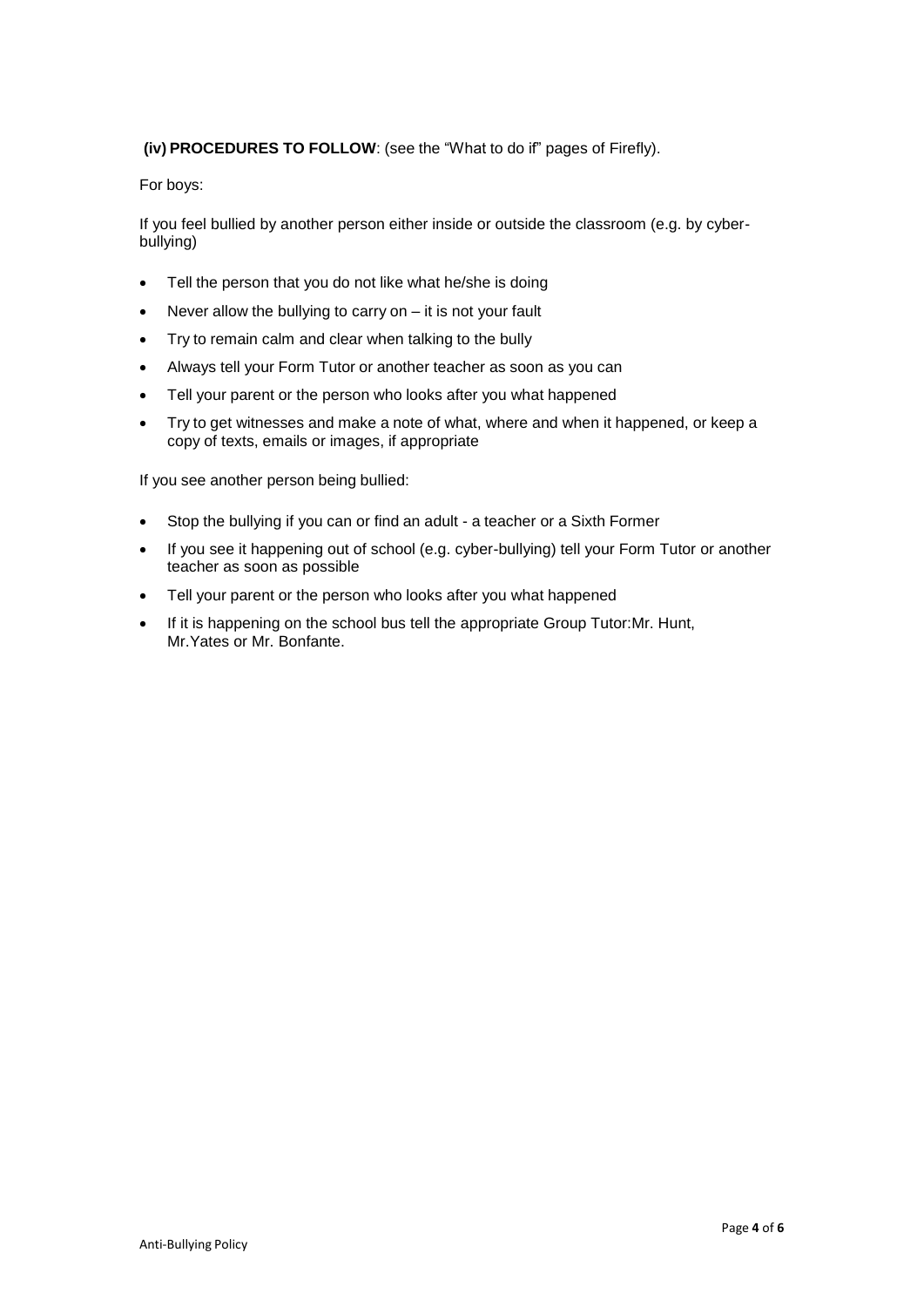#### **GUIDELINES TO STAFF WHEN DEALING WITH BULLYING**

1. Listen to the pupils

Encourage them to speak freely

Assure them that their allegations will be dealt with in confidence initially but that you may need to consult the appropriate member of staff, eg. Form Tutor, Head of Year, Group Tutor or Deputy Head.

Assure them that we will consult with them at all stages of the investigation and that it is not their fault that they are being bullied.

Assure them that the school takes any allegation about bullying seriously and that appropriate action will be taken

Encourage them to involve their parents

- 2. The appropriate member of staff should undertake a full investigation of the allegations to verify what has been going on.
- 3. **Procedures to follow**: The school will embark upon the following action, where appropriate.
	- i. Interview the pupils involved and get written reports.
	- ii Record the incident by completing a Pastoral Record in the School database
	- iii. Contact the parents of the pupils involved to discuss the school's action plan and keep accurate records of how the school has responded.
	- iv. In many cases a conciliatory approach may be useful, in which the person dealing with the incident attempts to improve the situation by encouraging those involved in bullying to empathise with the victim.
	- v. The pupils should be seen on a regular basis to discuss how things are going, so that they can realise that the situation is still being monitored.
	- vi It may be appropriate to break up the group dynamics of a gang of pupils known to be bullying e.g. by keeping them in at lunchtime and break times if that is when they are a threat to others. This may also apply to a single pupil.
	- vii Sanctions such as Main School or Group Tutor's detention may be applied but exclusion as a response to severe and persistent bullying should only be used sparingly and as a last resort.

In all incidents of bullying the school will offer support to both the victim and the bully. The pupils who are known to be bullying may have a low self-esteem and may have more complex pastoral issues that are contributing to their bullying behaviour.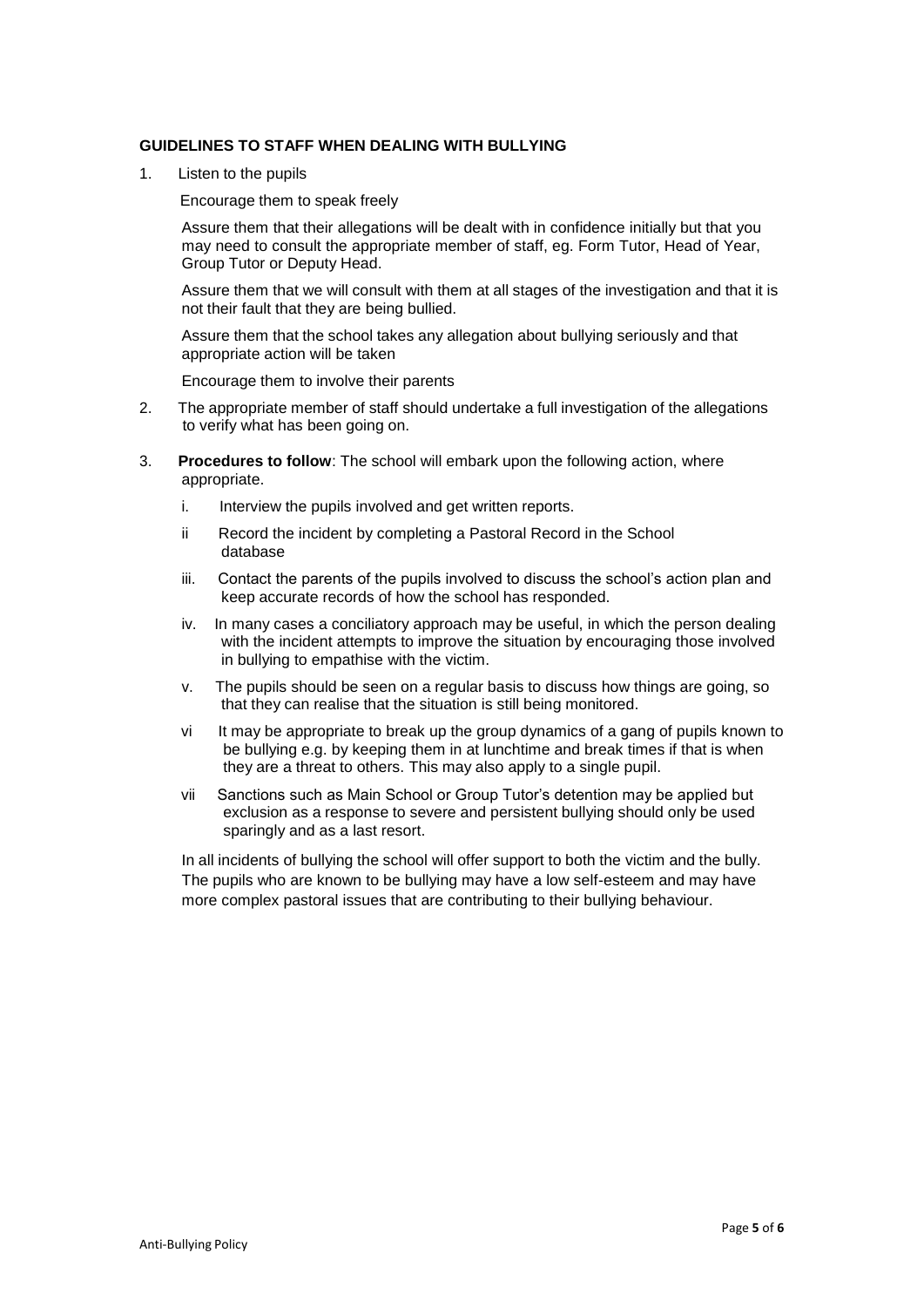#### **PREVENTION**

**This policy should be used in conjunction with the information on Firefly, where advice and guidance is given to the boys on identifying and then responding to incidents of bullying***.*

- (i) Staff, and monitors should be vigilant for the signs of possible bullying:
	- Items of clothing, School property etc. damaged or lost more often than one would consider normal.
	- Frequent injuries to the boy, consistent with hitting, punching, kicking etc.
	- The boy becomes withdrawn and is reluctant to say why. Evidence of a boy being called names, being the subject of rumours or being excluded from group activities at break.
	- Frequent visits to the School Nurse with symptoms such as stomach pains, headaches.
	- Regular absenteeism, unaccustomed excuses.
	- Falling off in work, effort and performance.

Taken individually none of the above may be due to bullying but a combination of some of these signs could be a reason to suspect it.

- (ii) Staff are on duty at all times when pupils are not in class and patrol the site, particularly the areas where bullying might occur. They are reminded regularly about the need for vigilance at SIMs and receive awareness training at INSET
- (iii) The School's Behaviour Policy aims to promote good behaviour within the School community and sets out the Code of Conduct which pupils are obliged to honour. It also indicates a range of sanctions which may be imposed in the event of pupils' misbehaviour. Cases of severe and persistent bullying may lead to serious sanctions.
- (iv) The School Council holds regular meetings chaired by the member of staff in charge of the student body and attended by a member of the SMT. Here, formrepresentatives have the opportunity to voice any concerns on behalf of their fellow pupils.
- (v) Bullying is one of the topics listed in our Cornerstone CUrriculum for Year 7, Year 8 and year 9. Whole School and Year Group assemblies are used to raise awareness on the issue, including cyber-bullying and the social and emotional aspects of learning (SEAL). There are also opportunities for Year 10 and above to address bullying in their Cornerstone periods, byarrangement with their Form Tutors and Heads of Year.
- (vi) The School has an Acceptable Use Policy for pupils and staff, where information can be found about safe online practices, advice about protecting oneself from online bullying and guidance on what to do if a pupil or a member of staff is the victim of cyberbullying.